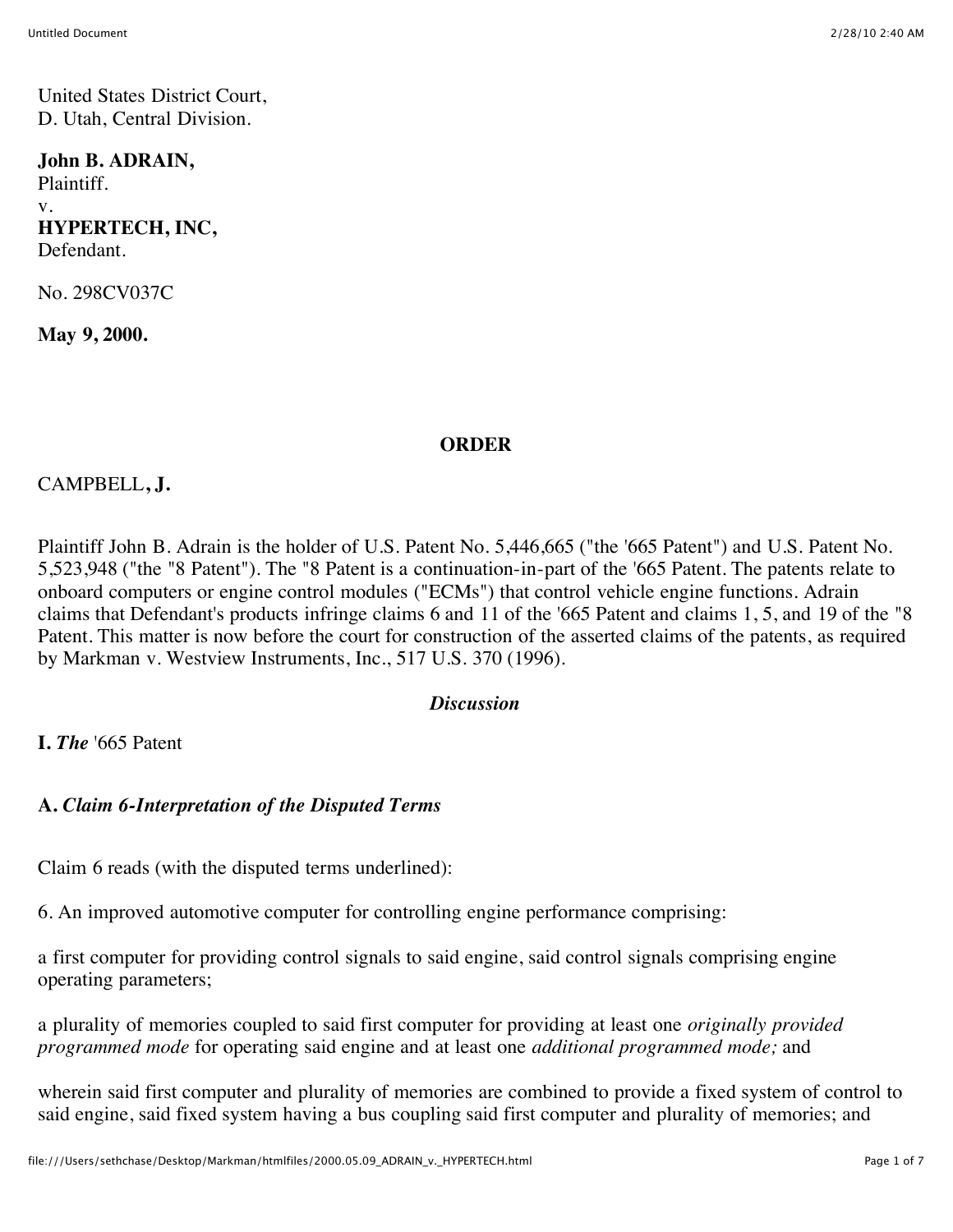a control coupled to said bus to select said at least one *additional programmed mode* from said plurality of memories, said *additional programmed mode* not being *originally included* in said fixed system as *originally manufactured,*

*whereby engine operation is made responsive to said control.*

Resolution of the disputed terms in Claim 6 depends upon the proper interpretation to be given the words "originally," "additional" and the phrase "whereby engine operation is made responsive to said control."

The starting point for determining the meaning of these terms is the language of the claim itself. However, as the Federal Circuit explained:

Although words in a claim are generally given their ordinary and customary meaning, a patentee may choose to be his own lexicographer and use terms in a manner other than their ordinary meaning, as long as the special definition of the term is clearly stated in the patent specification or file history.

Vitronics Corp. v. Conceptronic, Inc., 90 F.3d 1576, 1582 (Fed.Cir.1996).

# **1.** *Originally*

While both parties apparently agree that the word should be given its ordinary and customary meaning, they do not agree on what that meaning is. Adrain maintains that originally simply means "prior to ." Hypertech's proposed interpretation is "included with the car when it was manufactured."

Hypertech's proposed interpretation is, in essence, the correct one. The ordinary meaning of "originally" is "from the first: ... in the beginning: in the first place: initially, primarily." *Webster's 3d New Int'l Dictionary* (1971). FN1 There is nothing in the claim language itself, the specification or the file history that clearly indicates that a different meaning should be assigned the word. And there is nothing in the specification or the file history to support adding the limitation "when the car was manufactured."

FN1. The court is well aware that it must first, in interpreting the claims of the patent, look to the intrinsic evidence, that is, the patent itself, including claims, specification and if in evidence, prosecution history. However, as the court noted in *Vitronics,* "Judges ... may also rely on dictionary definitions when construing claim terms, so long as the dictionary definition does not contradict any definition found in or ascertained by a reading of the patent documents." 90 F.3d at 1584 n. 6. *See also* Kegel Co. v. AMF Bowling, Inc., 127 F.3d 1420, 1427 (Fed.Cir.1997) (quoting *Webster's 3d New Int'l Dictionary* for ordinary meaning of word "assembly").

Therefore, "originally provided programmed mode" means the programmed mode that was first or initially included with the car before use of the invention. "Originally included" means first or initially included with the car before use of the invention. "Originally manufactured" means first or initially manufactured by the original equipment manufacturer.

# **2.** *Additional Programmed Mode*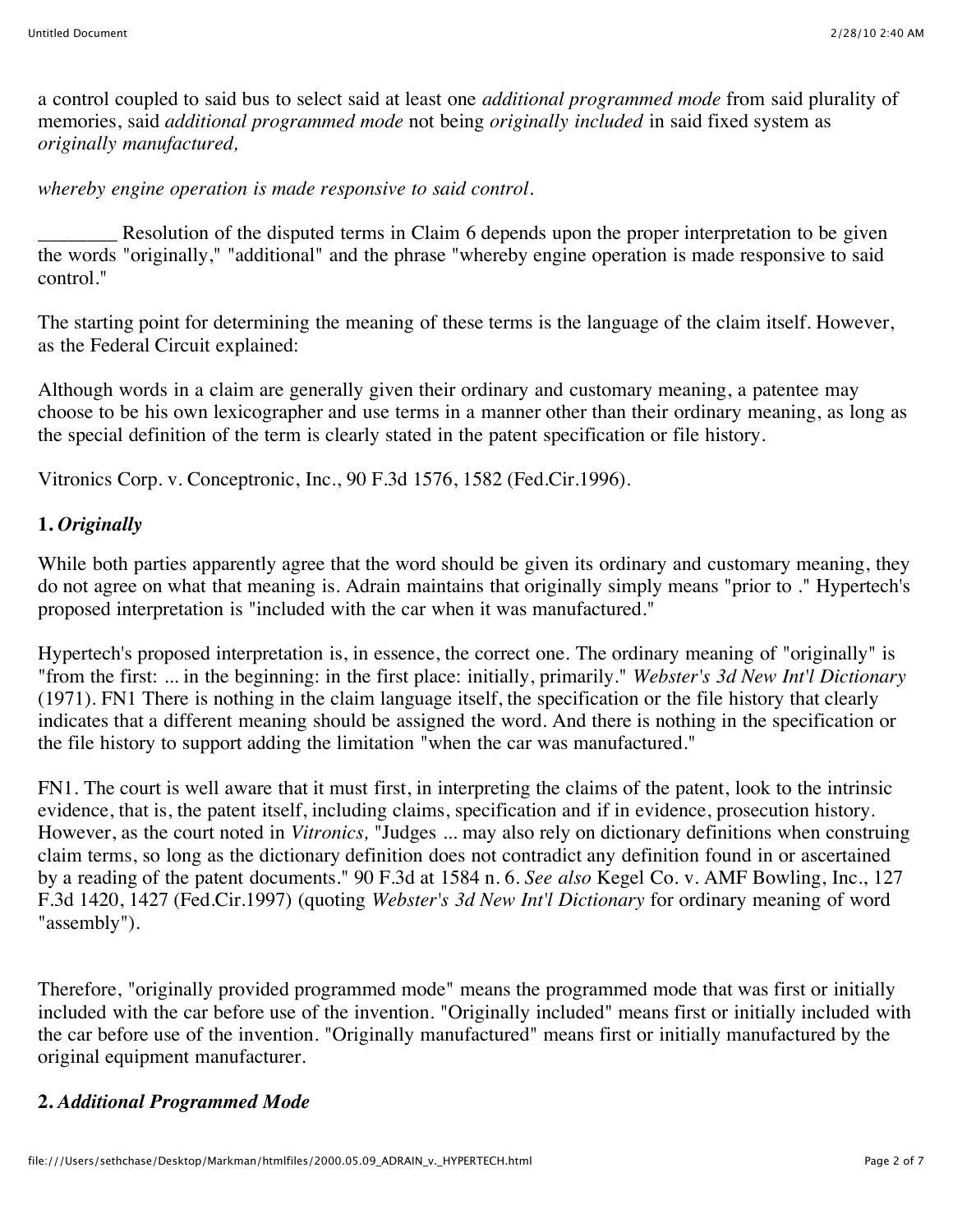The ordinary meaning of the word "additional" is "existing or coming by way of addition: added, further." *Id.* The meaning of "addition" is "the result of adding: anything added: increase, augmentation." *Id.* Adrain proposes that the term means "in some way different." Hypertech's interpretation, "in addition to," is the ordinary meaning.

The specification supports a conclusion that the term should be given its ordinary meaning. The specification teaches that the invention provides more programs than are originally, or initially provided with the computer, and are present along with the original program. (*See* '665 Patent col. 3 ll. 45-47, col. 5 ll. 15-19.)

The proper interpretation of "additional programmed mode" is a programmed mode that is in addition to, and supplemental to the originally provided programmed mode.

## **3.** *Whereby engine operation is made responsive to said control*

Adrain contends that this term "simply means that the 'control' can affect the operation of the engine, in this case by selecting an 'additional programmed mode' other than the 'originally provided program mode." ' (Pl.'s Claim Constr. Statement at 6.) Hypertech asserts that the proper interpretation of this term is "the vehicle must be responsive to the act of selecting a program while the vehicle is moving or while it is stopped, but otherwise in normal operation." (Hypertech's Substantive Obj. to Adrain's Prop. Claim Constr. at 13.) The question, then, is whether the term must be limited, as Hypertech argues, to reflect that the selection of the program must occur while the vehicle is "in normal operation."

According to Hypertech, both the specification and the prosecution history mandate this construction. And while the specification does lend general support for this construction, *see* '665 Patent col. 6 ll. 54-57 ("If the operator is on an uncrowded open highway, he may wish to change the operating conditions of the engine to one which provides optimum fuel economy at constant high speed."), it is the prosecution history that provides the most guidance.

During prosecution of the parent patents of the '665 and "8 patents, the examiner rejected certain claims as being anticipated by U.S. Patent No. 4,502,324, the Marino Patent. In seeking to distinguish his invention from the Marino Patent, Adrain asserted, "Marino does not describe a system in which the internal operating control of the engine can be changed while driving or under driving conditions." (Amend. & Req. Extension of Time at 12, attached as Ex. F to Hoover Decl. in Supp. of Hypertech's 3d Mot. Summ. J.) Later in the prosecution, Adrain again emphasized that his invention could be distinguished from the Marino Patent because "Marino is not an improvement in a vehicle, but a stationary piece of shop equipment.... In other words, the prior art electronic system in the car is a fixed design which is not reconfigurable as the car is driving down the road." (Amend. after Final at 7, attached as Ex. H to Hoover Decl. in Supp. of Hypertech's 3d Mot. Summ. J.) In contrast to the prior art, Adrain explains that with his invention "[t]he operation of the vehicle is changed by the interactive control while the vehicle is in transit, that is, while driving down the road." ( Id . at 7-8) Adrain also argued to the examiner that his invention was not obvious in light of U.S. Patent No. 5,084,821, the Oshuga Patent: "This [Oshuga] is distinguished from the *in transit selection of program* according to applicants' claimed invention.... What applicant has claimed in distinction is to permit in-transit choice of preprogrammed alternative modes of operation, stored in chips, to replace the engine control provided by the originally provided program." (Amend. & Req. Extension of Time at 6, attached as Ex. L to Hoover Decl. in Supp. of Hypertech's 3d Mot. Summ. J. (emphasis in original)).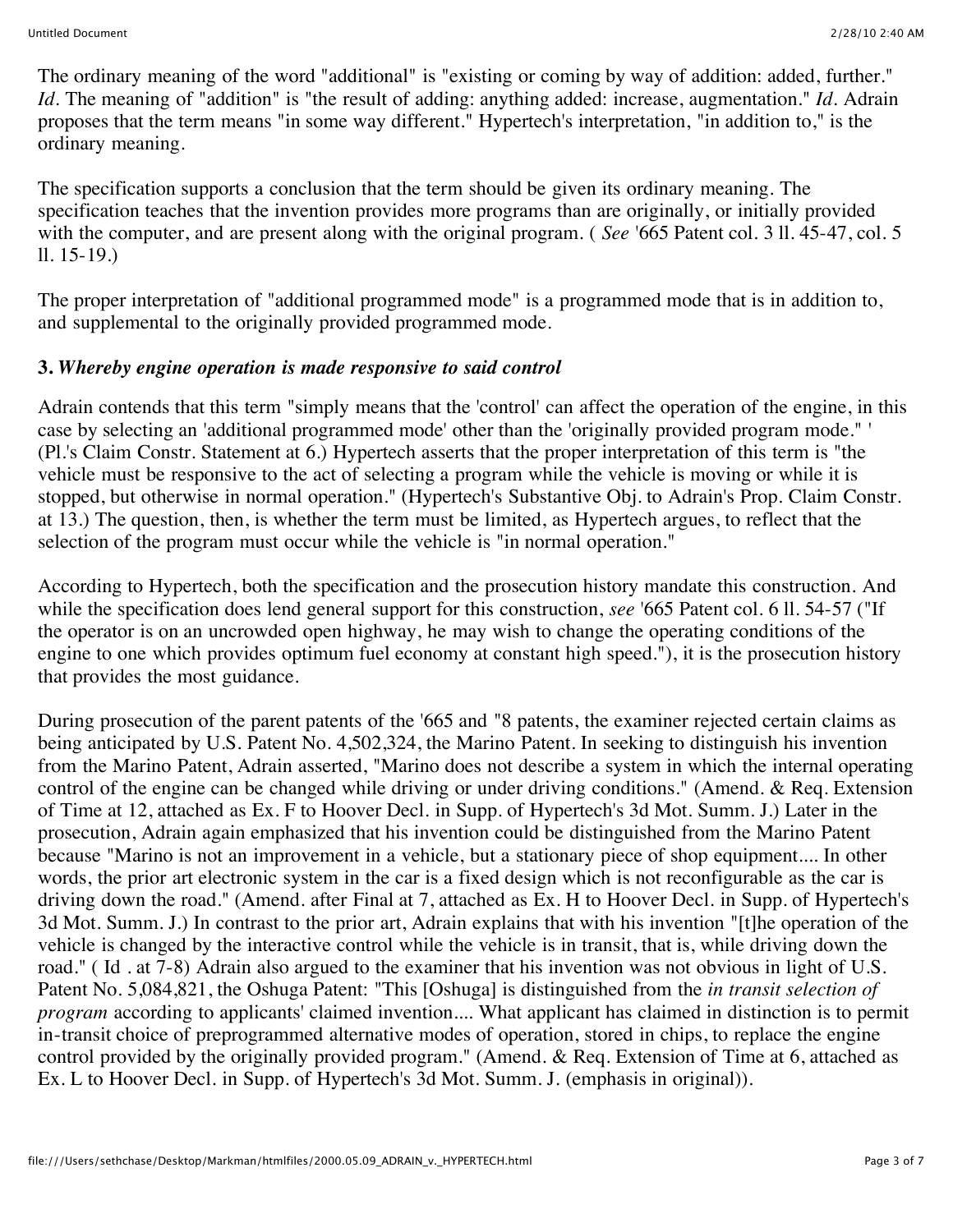On March 9, 1995, the examiner issued a Notice of Allowability. In the Reasons for Allowance, the examiner stated:

The present application claims an universal module that is coupled to a bus for arbitrarily reconfiguring programmed control of an electronic control unit regardless of the design of a system in which the ECU is employed; ... and a control coupled only to the preprogrammed memory for selectively communicating the preprogrammed memory to the ECU, operation of which vehicle is being changed by the control *while the vehicle is in normal operation* and thereafter becomes controlled according to the additional program in the preprogrammed memory in lieu of the originally provided program. The limitations as set forth are not taught nor suggested in the prior art of record. In light of the foregoing, the claims of the present application are found to [be] patentable over the prior art.

(Notice of Allowability at 2-3 (emphasis added), attached as Ex. B to Hoover Decl. Support of Hypertech's Reply to Hypertech's 5th Mot. Summ. J.)

Hypertech's contention that the term must be read in light of the prosecution history, and the representations made by Adrain to gain patentability is correct. The patent in Grain Processing Corp. v. American Maize-Prods. Co., 840 F.2d 902 (Fed.Cir.1988) claimed a waxy starch hydrolysate. In construing the term "exceptional clarity and complete lack of opacity" used in one of the patent claims, the court concluded that the proper meaning was dictated by the prosecution history and meant both initial and long term clarity. The court noted that the patentees were able to secure the patent only after convincing the PTO that their invention, in contrast to the prior art, had the capacity to remain haze-free for long periods of time. Here, Adrain faced a similar situation: When his applications were rejected as anticipated by the Marino Patent, and obvious under the Oshuga Patent, Adrain, to overcome the objections, made clear that with his invention, unlike the prior art, additional programs could be selected while the vehicle was in use.

The court concludes that Hypertech's proposed construction "the vehicle must be responsive to the act of selecting a program while the vehicle is moving or while it is stopped, but otherwise in normal operation" reflects the limitation that Adrain represented was correct during the prosecution of the patent and thus, is the correct interpretation of the term.

## **B.** *Claim 11-Interpretation of Disputed Terms* FN2

FN2. There is no dispute that the words "originally" and "additional" should be given the same interpretation as in Claim 6, and that the term "for use in controlling said engine" should be interpreted the same as "whereby engine operation is made responsive to said control."

Claim 11 reads (with the disputed terms underlined):

11. An automotive computer control system for an engine to control engine performance comprising:

...

an *universal control means* coupled to said bus of said fixed system for providing at least one additional program and for allowing selection of at least one additional program not included as said originally provided program stored within said memory, said selection through said control means designating one of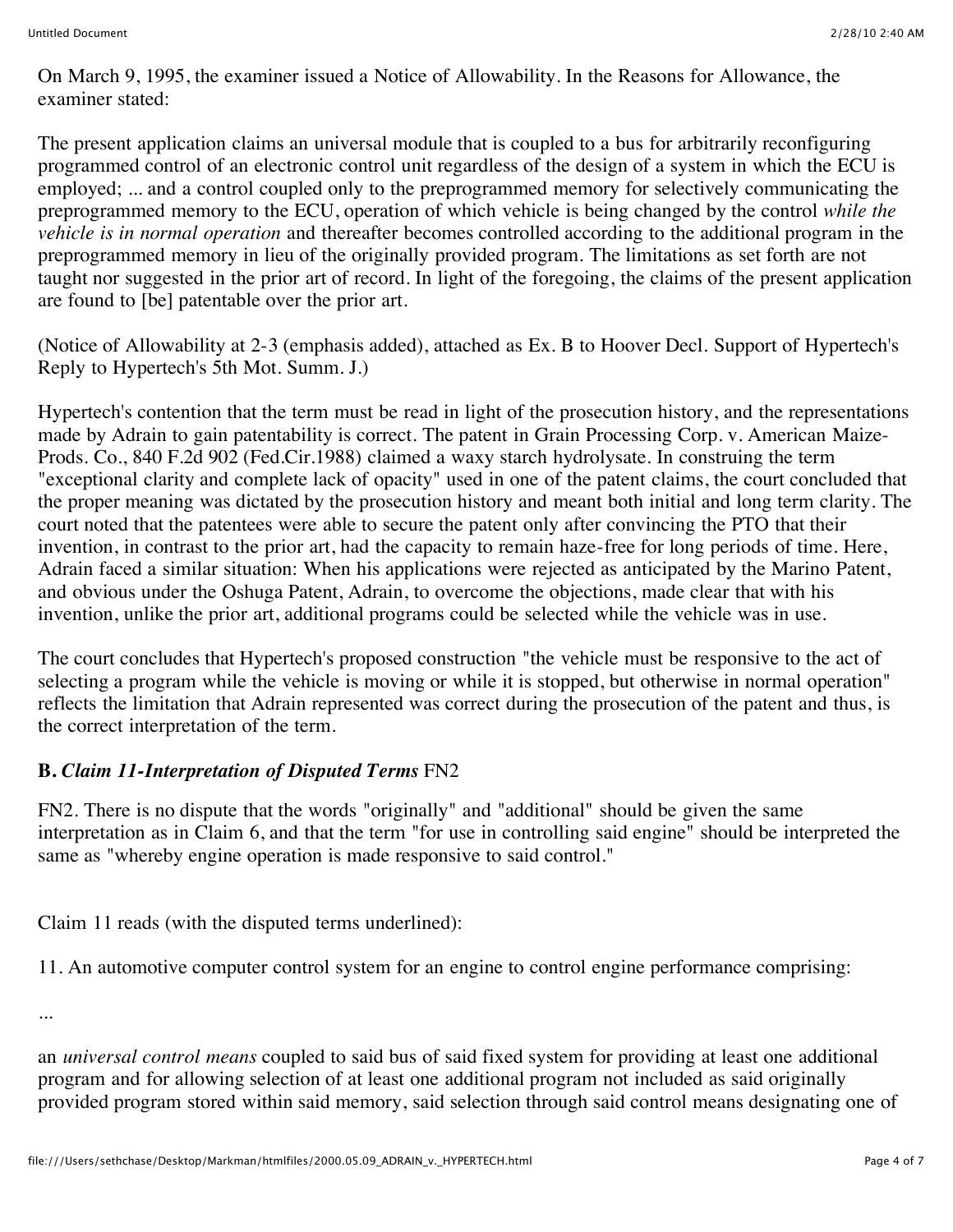said originally provided program and said at least one additional program for use in controlling said engine.

## **\_\_\_\_\_\_\_\_ 1.** *Universal Control Means*

The parties agree that this term is a "means-plus-function" term. "The Patent Act provides explicit guidance for interpretation of claim elements expressed in means-plus-function terms...." Valmont Indus. v. Reinke Mfg. Co., 983 F.2d 1039, 1041 (Fed.Cir.1993). This guidance is found in 35 U.S.C. s. 112, para. 6, which states:

An element in a claim for a combination may be expressed as a means or step for performing a specified function without the recital of structure, material, or acts in support thereof, and such claim shall be construed to cover the corresponding structure, material, or acts described in the specification and equivalents thereof.

Therefore, the functional claim is limited to the "corresponding structure, material, or acts" contained in the specification. *See* Valmont, 983 F.2d at 1042. The Federal Circuit explained:

Unlike the ordinary situation in which claims may not be limited by functions or elements disclosed in the specification, but not included in the claims themselves, in writing a claim in means-plus-function form, a party is limited to the corresponding structure disclosed in the specification and its equivalents. *A structure disclosed in the specification is only deemed to be "corresponding structure" if the specification clearly links or associates that structure to the function recited in the claim.* The duty to link or associate structure in the specification with the function is the *quid pro quo* for the convenience of employing s. 112, para. 6.

Kahn v. General Motors Corp., 135 F.3d 1472, 1476 (Fed.Cir.), *cert. denied,* 119 S.Ct. 177 (1998) (emphasis added) (citations omitted).

There is no dispute that Claim 11 states that the function of the universal control means is to "provid[e] at least one additional program and to allow [] selection of at least one additional program." '665 Patent, Claim 11. The problem lies in ascertaining the corresponding structure disclosed in the specification. Adrain contends that "an embodiment of the 'universal control means' is shown as the 'human interactive control module-item 16 in figures 1 and 2." (Pl.'s Claim Constr. Statement on Disputed Portions of the Claims at 9). Yet nothing in the specification discloses that the "human interactive control module" is, indeed, the "universal control means" element of the claim. In fact, no mention at all is made of "universal control means" in the specification. Because Adrain's specification does not adequately disclose the structure that corresponds with the universal control means, A drain has failed to particularly point out and distinctly claim that particular means. *See* B. Braun Med., Inc. v. Abbott Labs., 124 F.3d 1419, 1425 (Fed.Cir.1997).

**II.** *The* "8 Patent

# **\_\_\_\_\_\_\_\_ A.** *Claims 1, 5, and 19-Interpretation of the Disputed Terms*

The parties agree that the disputed terms in the "8 Patent should be interpreted the same as they were in the '665 Patent. Therefore, no elements are left for construction in Claim 1, only one element is left for construction in Claim 5, and only one element is left for construction in Claim 19.

Claim 5 reads (with the element left for construction underlined):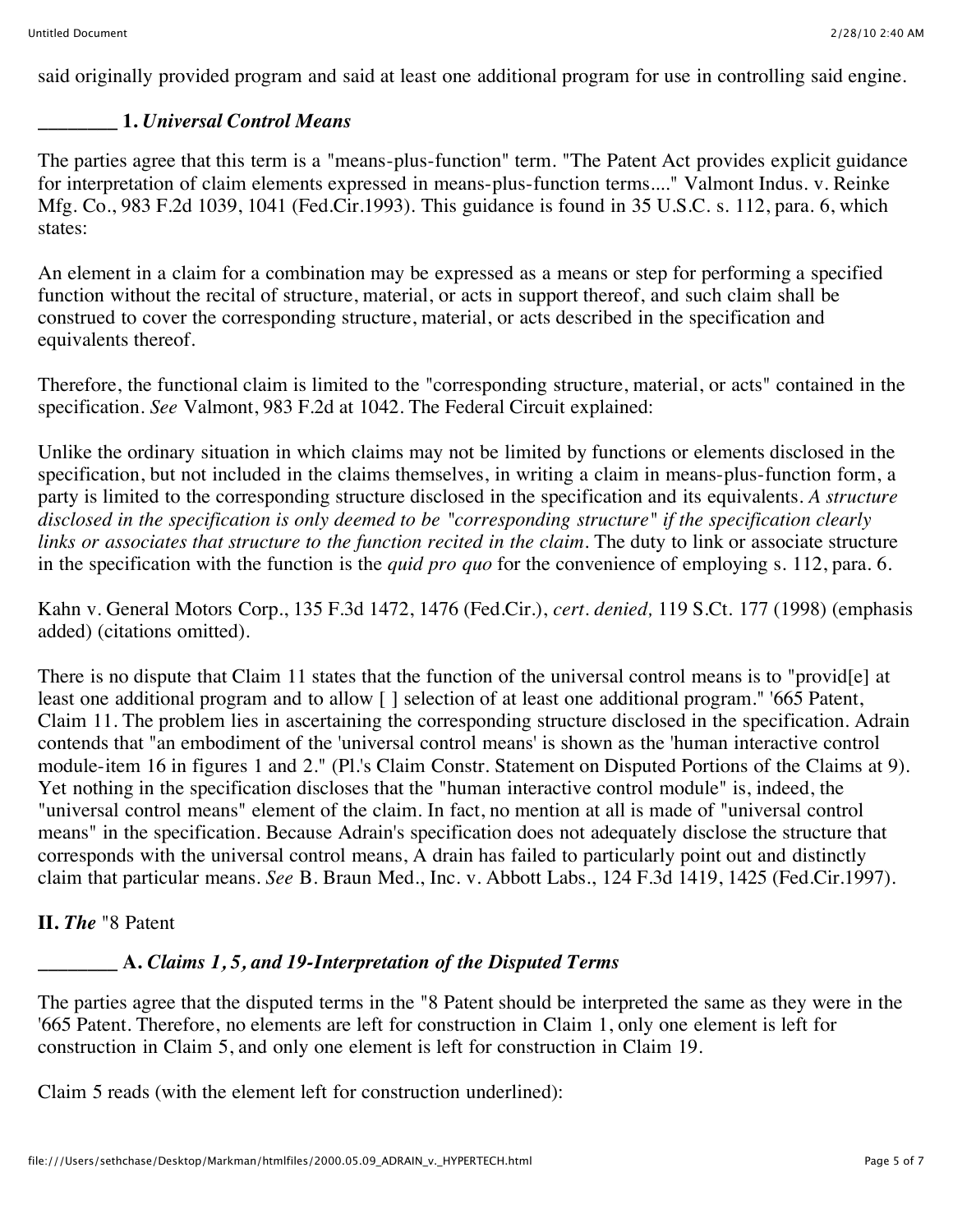5. The improvement of claim 1 wherein said control comprises *means for erasing said originally provided memory and writing a new program into said originally provided memory from said at least one preprogrammed memory.*

Claim 19 reads (with the element left for construction underlined):

19. A method of controlling an automotive computer comprising the steps of:

providing control signals to an engine from a first computer, said control signals comprising engine operating parameters;

providing at least one originally provided programmed mode for operating said engine from at least one originally provided memory coupled to said first computer;

communicating a *superseding signal* to a bus coupled to said first computer and said at least one originally provided memory through a diagnostic/emulation port or harness coupled to said bus from an adapter module, said *superseding signal* to alter control of said engine by said first computer;

selectively controlling said engine by means of said first computer through at least one additional programmed mode provided by said adapter module, said additional programmed mode not being originally included in said originally provided memory.

## **1.** *Claim 5-Means for Erasing and Writing a New Program*

The parties do not dispute that the term "means for erasing ... and writing a new program" are means-plusfunction elements. And, like the earlier means-plus-function element ("universal control means"), the means stated is to be construed to cover only the corresponding structure, material, or acts that are clearly linked to the function in the specification. *See* Kahn, 135 F.3d at 1476.

The two functions at issue in Claim 5 appear to be: (1) the erasing of the originally provided memory, and (2) replacing the originally provided memory with at least one preprogrammed memory. The parties have not adequately addressed whether these are, in fact, the functions at issue in Claim 5, and whether the specification clearly links a structure to the functions. Therefore, the parties are directed to submit, on or before June 1, 2000, memoranda addressing this issue, which includes legal analysis and specific citations to the language in the specification which they believe support their positions.

## **2.** *Claim 19-Superseding Signal*

Adrain interprets the "superseding signal" element, as "a signal that is communicated by the adapter module to the bus connected to the first computer and the originally provided memory. Communication of the superseding signal by the adapter module to the bus causes a change in the control of the engine by the first computer." (Pl.'s Claim Const. at 16.) Adrain points to no evidence, either intrinsic or extrinsic, in support of this construction. Hypertech contends that this element is vague, indefinite, and gives no teaching as to the scope or coverage of the claim.

It appears that construction of this element depends, at least in part, on whether Adrain has made an adequate disclosure under 35 U.S .C. s. 112, para. 1. The court is unable to make that determination based on the present record. Therefore, the parties are directed to submit, on or before June 1, 2000, memoranda